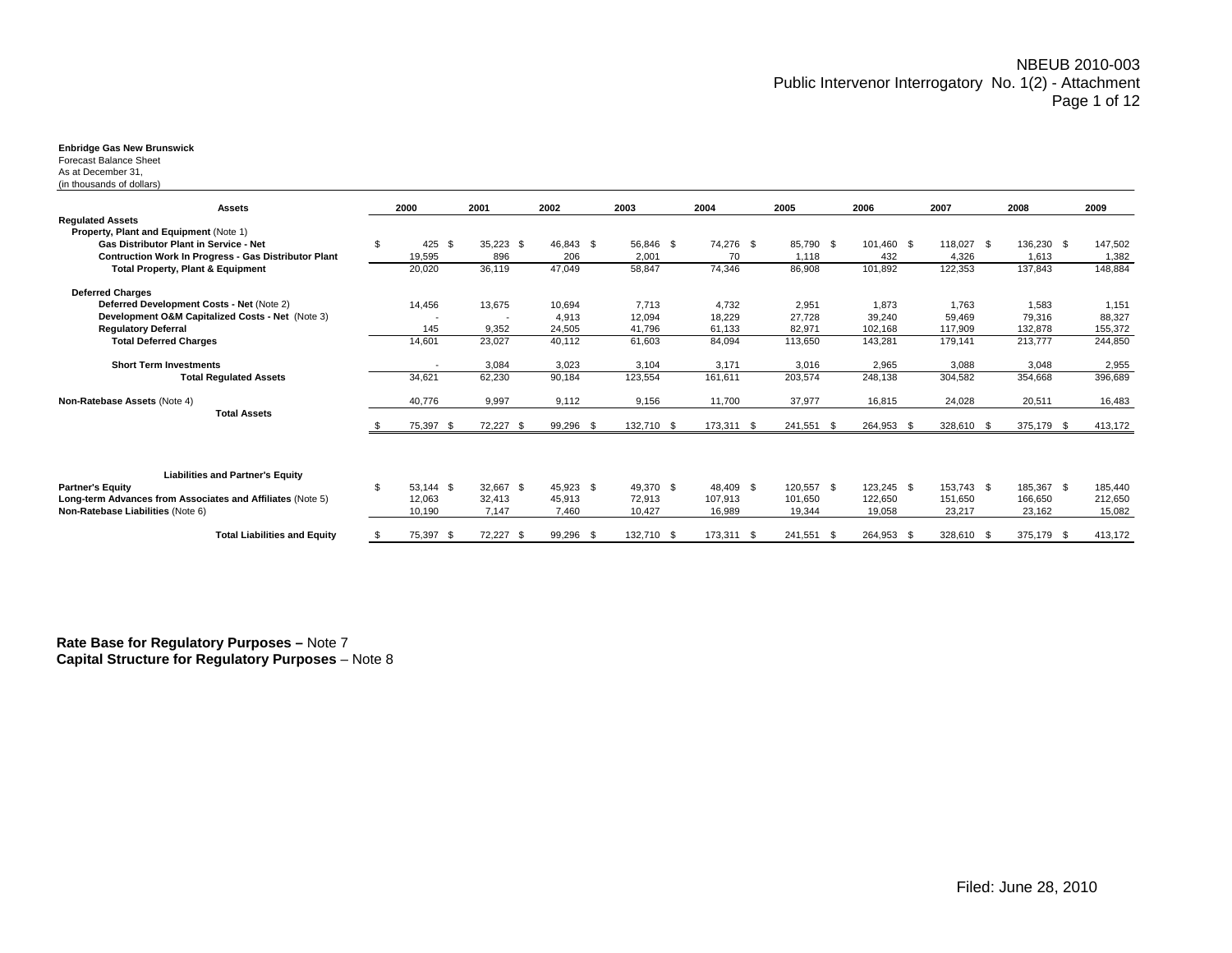### **Enbridge Gas New Brunswick**

Forecast Statement of IncomeYears ending December 31, (in thousands of dollars)

| <b>Operating Revenue (Note 9)</b><br>\$<br>\$<br>\$<br>7,007 \$<br>Gas distribution<br>183 \$<br>1,181<br>$2,415$ \$<br>$3,735$ \$<br>12,308 \$<br>18,416 \$<br>27,883 \$<br>26,162<br>140<br>78<br>150<br>135<br>238<br>391<br>Miscellaneous<br>20<br>278<br>281<br><b>Income from Investments</b><br>77<br>92<br>153<br>262<br>120<br>235<br>44<br>119<br>Allowance for Funds Used During Construction<br>158<br>102<br>281<br>106<br>104<br>70<br>29<br>34<br>$\overline{\phantom{a}}$<br>323<br>1,436<br>2,687<br>7,510<br>26,521<br>4,319<br>12,770<br>18,999<br>28,422<br>$\overline{\phantom{a}}$<br><b>Installation Services</b><br>375<br>3,332<br>11,203<br>18,286<br>7,664<br>Revenue<br>8,870<br>13,117<br>Cost of goods sold<br>(313)<br>(2,924)<br>(10, 652)<br>(7, 516)<br>(15,000)<br>(11, 486)<br>(6, 221)<br>$\overline{\phantom{a}}$<br>62<br>551<br>3,286<br>1,443<br>408<br>1,354<br>1,631<br>$\sim$<br>$\sim$<br>$\overline{\phantom{a}}$<br>4,727<br>8,061<br>27,964<br><b>Total Revenue</b><br>323<br>1,436<br>2,749<br>22,285<br>30,053<br>14,124<br>$\overline{\phantom{a}}$<br><b>Expenses</b><br><b>Operating Expenses</b><br>2,870<br>4,267<br>4,586<br>Operating and maintenance expenses (Note 10)<br>3,193<br>4,265<br>4,180<br>4,364<br>4,432<br>4,028<br>145<br>342<br>353<br>588<br>676<br>1,023<br>384<br>344<br>Deemed capital taxes<br>595<br>8<br>17<br>96<br>249<br>162<br>242<br>679<br>311<br>Bad debt expense<br>5<br>Amortization of Property, Plant and Equipment<br>255<br>1,160<br>1,558<br>2,873<br>3,422<br>3,622<br>4,992<br>5,034<br>2,545<br><b>Municipal and Other Taxes</b><br>374<br>597<br>1,053<br>114<br>266<br>482<br>699<br>816<br>960<br>Interest on Amounts Due to Associates & Affiliates and Other Interest<br>9,219<br>12,354<br>2,802<br>4,139<br>6,526<br>6,945<br>7,413<br>10,681<br>$\overline{\phantom{a}}$<br>Gains or Losses on Foreign Exchange including Amortization<br>$\overline{1}$<br>$\overline{\phantom{a}}$<br>$\overline{\phantom{a}}$<br>$\overline{\phantom{a}}$<br>3,478<br>Amortization of Deferred Development Costs<br>2,236<br>3,031<br>3,141<br>2,968<br>1,945<br>1,558<br>2,133<br>2,898<br><b>Total Expenses</b><br>145<br>6,148<br>11,883<br>12,687<br>17,473<br>19,529<br>18,457<br>20,319<br>23,817<br>26,236<br>(145)<br>1,728<br>(5,825)<br>(10, 447)<br>(9,938)<br>(12,746)<br>(11, 468)<br>(4, 333)<br>1,966<br>6,236<br>(898)<br>145<br>9,207<br>15,153<br>19,337<br>21,852<br>17,291<br>18,884<br>15,741<br>14,969<br>22,636<br>$-$ \$<br>17,707 \$<br>$3,382$ \$<br>4,706 \$<br>$6,455$ \$<br>6,591<br>10,384 \$<br>14,551 \$<br>21,205 \$<br>24,364<br>- \$<br>$\overline{\phantom{a}}$<br>$\overline{\phantom{a}}$<br>$\blacksquare$ |                                                                                | 2000         | 2001       | 2002     | 2003       | 2004          | 2005      | 2006      | 2007      | 2008        | 2009   |
|-----------------------------------------------------------------------------------------------------------------------------------------------------------------------------------------------------------------------------------------------------------------------------------------------------------------------------------------------------------------------------------------------------------------------------------------------------------------------------------------------------------------------------------------------------------------------------------------------------------------------------------------------------------------------------------------------------------------------------------------------------------------------------------------------------------------------------------------------------------------------------------------------------------------------------------------------------------------------------------------------------------------------------------------------------------------------------------------------------------------------------------------------------------------------------------------------------------------------------------------------------------------------------------------------------------------------------------------------------------------------------------------------------------------------------------------------------------------------------------------------------------------------------------------------------------------------------------------------------------------------------------------------------------------------------------------------------------------------------------------------------------------------------------------------------------------------------------------------------------------------------------------------------------------------------------------------------------------------------------------------------------------------------------------------------------------------------------------------------------------------------------------------------------------------------------------------------------------------------------------------------------------------------------------------------------------------------------------------------------------------------------------------------------------------------------------------------------------------------------------------------------------------------------------------------------------------------------------------------------------------------------------------------------------------------------------------------------------------------------------------|--------------------------------------------------------------------------------|--------------|------------|----------|------------|---------------|-----------|-----------|-----------|-------------|--------|
|                                                                                                                                                                                                                                                                                                                                                                                                                                                                                                                                                                                                                                                                                                                                                                                                                                                                                                                                                                                                                                                                                                                                                                                                                                                                                                                                                                                                                                                                                                                                                                                                                                                                                                                                                                                                                                                                                                                                                                                                                                                                                                                                                                                                                                                                                                                                                                                                                                                                                                                                                                                                                                                                                                                                               | Revenue                                                                        |              |            |          |            |               |           |           |           |             |        |
|                                                                                                                                                                                                                                                                                                                                                                                                                                                                                                                                                                                                                                                                                                                                                                                                                                                                                                                                                                                                                                                                                                                                                                                                                                                                                                                                                                                                                                                                                                                                                                                                                                                                                                                                                                                                                                                                                                                                                                                                                                                                                                                                                                                                                                                                                                                                                                                                                                                                                                                                                                                                                                                                                                                                               |                                                                                |              |            |          |            |               |           |           |           |             |        |
|                                                                                                                                                                                                                                                                                                                                                                                                                                                                                                                                                                                                                                                                                                                                                                                                                                                                                                                                                                                                                                                                                                                                                                                                                                                                                                                                                                                                                                                                                                                                                                                                                                                                                                                                                                                                                                                                                                                                                                                                                                                                                                                                                                                                                                                                                                                                                                                                                                                                                                                                                                                                                                                                                                                                               |                                                                                |              |            |          |            |               |           |           |           |             |        |
|                                                                                                                                                                                                                                                                                                                                                                                                                                                                                                                                                                                                                                                                                                                                                                                                                                                                                                                                                                                                                                                                                                                                                                                                                                                                                                                                                                                                                                                                                                                                                                                                                                                                                                                                                                                                                                                                                                                                                                                                                                                                                                                                                                                                                                                                                                                                                                                                                                                                                                                                                                                                                                                                                                                                               |                                                                                |              |            |          |            |               |           |           |           |             |        |
|                                                                                                                                                                                                                                                                                                                                                                                                                                                                                                                                                                                                                                                                                                                                                                                                                                                                                                                                                                                                                                                                                                                                                                                                                                                                                                                                                                                                                                                                                                                                                                                                                                                                                                                                                                                                                                                                                                                                                                                                                                                                                                                                                                                                                                                                                                                                                                                                                                                                                                                                                                                                                                                                                                                                               |                                                                                |              |            |          |            |               |           |           |           |             |        |
|                                                                                                                                                                                                                                                                                                                                                                                                                                                                                                                                                                                                                                                                                                                                                                                                                                                                                                                                                                                                                                                                                                                                                                                                                                                                                                                                                                                                                                                                                                                                                                                                                                                                                                                                                                                                                                                                                                                                                                                                                                                                                                                                                                                                                                                                                                                                                                                                                                                                                                                                                                                                                                                                                                                                               |                                                                                |              |            |          |            |               |           |           |           |             |        |
|                                                                                                                                                                                                                                                                                                                                                                                                                                                                                                                                                                                                                                                                                                                                                                                                                                                                                                                                                                                                                                                                                                                                                                                                                                                                                                                                                                                                                                                                                                                                                                                                                                                                                                                                                                                                                                                                                                                                                                                                                                                                                                                                                                                                                                                                                                                                                                                                                                                                                                                                                                                                                                                                                                                                               |                                                                                |              |            |          |            |               |           |           |           |             |        |
|                                                                                                                                                                                                                                                                                                                                                                                                                                                                                                                                                                                                                                                                                                                                                                                                                                                                                                                                                                                                                                                                                                                                                                                                                                                                                                                                                                                                                                                                                                                                                                                                                                                                                                                                                                                                                                                                                                                                                                                                                                                                                                                                                                                                                                                                                                                                                                                                                                                                                                                                                                                                                                                                                                                                               |                                                                                |              |            |          |            |               |           |           |           |             |        |
|                                                                                                                                                                                                                                                                                                                                                                                                                                                                                                                                                                                                                                                                                                                                                                                                                                                                                                                                                                                                                                                                                                                                                                                                                                                                                                                                                                                                                                                                                                                                                                                                                                                                                                                                                                                                                                                                                                                                                                                                                                                                                                                                                                                                                                                                                                                                                                                                                                                                                                                                                                                                                                                                                                                                               |                                                                                |              |            |          |            |               |           |           |           |             |        |
|                                                                                                                                                                                                                                                                                                                                                                                                                                                                                                                                                                                                                                                                                                                                                                                                                                                                                                                                                                                                                                                                                                                                                                                                                                                                                                                                                                                                                                                                                                                                                                                                                                                                                                                                                                                                                                                                                                                                                                                                                                                                                                                                                                                                                                                                                                                                                                                                                                                                                                                                                                                                                                                                                                                                               |                                                                                |              |            |          |            |               |           |           |           |             |        |
|                                                                                                                                                                                                                                                                                                                                                                                                                                                                                                                                                                                                                                                                                                                                                                                                                                                                                                                                                                                                                                                                                                                                                                                                                                                                                                                                                                                                                                                                                                                                                                                                                                                                                                                                                                                                                                                                                                                                                                                                                                                                                                                                                                                                                                                                                                                                                                                                                                                                                                                                                                                                                                                                                                                                               |                                                                                |              |            |          |            |               |           |           |           |             |        |
|                                                                                                                                                                                                                                                                                                                                                                                                                                                                                                                                                                                                                                                                                                                                                                                                                                                                                                                                                                                                                                                                                                                                                                                                                                                                                                                                                                                                                                                                                                                                                                                                                                                                                                                                                                                                                                                                                                                                                                                                                                                                                                                                                                                                                                                                                                                                                                                                                                                                                                                                                                                                                                                                                                                                               |                                                                                |              |            |          |            |               |           |           |           |             |        |
|                                                                                                                                                                                                                                                                                                                                                                                                                                                                                                                                                                                                                                                                                                                                                                                                                                                                                                                                                                                                                                                                                                                                                                                                                                                                                                                                                                                                                                                                                                                                                                                                                                                                                                                                                                                                                                                                                                                                                                                                                                                                                                                                                                                                                                                                                                                                                                                                                                                                                                                                                                                                                                                                                                                                               |                                                                                |              |            |          |            |               |           |           |           |             |        |
|                                                                                                                                                                                                                                                                                                                                                                                                                                                                                                                                                                                                                                                                                                                                                                                                                                                                                                                                                                                                                                                                                                                                                                                                                                                                                                                                                                                                                                                                                                                                                                                                                                                                                                                                                                                                                                                                                                                                                                                                                                                                                                                                                                                                                                                                                                                                                                                                                                                                                                                                                                                                                                                                                                                                               |                                                                                |              |            |          |            |               |           |           |           |             |        |
|                                                                                                                                                                                                                                                                                                                                                                                                                                                                                                                                                                                                                                                                                                                                                                                                                                                                                                                                                                                                                                                                                                                                                                                                                                                                                                                                                                                                                                                                                                                                                                                                                                                                                                                                                                                                                                                                                                                                                                                                                                                                                                                                                                                                                                                                                                                                                                                                                                                                                                                                                                                                                                                                                                                                               |                                                                                |              |            |          |            |               |           |           |           |             |        |
|                                                                                                                                                                                                                                                                                                                                                                                                                                                                                                                                                                                                                                                                                                                                                                                                                                                                                                                                                                                                                                                                                                                                                                                                                                                                                                                                                                                                                                                                                                                                                                                                                                                                                                                                                                                                                                                                                                                                                                                                                                                                                                                                                                                                                                                                                                                                                                                                                                                                                                                                                                                                                                                                                                                                               |                                                                                |              |            |          |            |               |           |           |           |             |        |
|                                                                                                                                                                                                                                                                                                                                                                                                                                                                                                                                                                                                                                                                                                                                                                                                                                                                                                                                                                                                                                                                                                                                                                                                                                                                                                                                                                                                                                                                                                                                                                                                                                                                                                                                                                                                                                                                                                                                                                                                                                                                                                                                                                                                                                                                                                                                                                                                                                                                                                                                                                                                                                                                                                                                               |                                                                                |              |            |          |            |               |           |           |           |             |        |
|                                                                                                                                                                                                                                                                                                                                                                                                                                                                                                                                                                                                                                                                                                                                                                                                                                                                                                                                                                                                                                                                                                                                                                                                                                                                                                                                                                                                                                                                                                                                                                                                                                                                                                                                                                                                                                                                                                                                                                                                                                                                                                                                                                                                                                                                                                                                                                                                                                                                                                                                                                                                                                                                                                                                               |                                                                                |              |            |          |            |               |           |           |           |             |        |
|                                                                                                                                                                                                                                                                                                                                                                                                                                                                                                                                                                                                                                                                                                                                                                                                                                                                                                                                                                                                                                                                                                                                                                                                                                                                                                                                                                                                                                                                                                                                                                                                                                                                                                                                                                                                                                                                                                                                                                                                                                                                                                                                                                                                                                                                                                                                                                                                                                                                                                                                                                                                                                                                                                                                               |                                                                                |              |            |          |            |               |           |           |           |             |        |
|                                                                                                                                                                                                                                                                                                                                                                                                                                                                                                                                                                                                                                                                                                                                                                                                                                                                                                                                                                                                                                                                                                                                                                                                                                                                                                                                                                                                                                                                                                                                                                                                                                                                                                                                                                                                                                                                                                                                                                                                                                                                                                                                                                                                                                                                                                                                                                                                                                                                                                                                                                                                                                                                                                                                               |                                                                                |              |            |          |            |               |           |           |           |             |        |
|                                                                                                                                                                                                                                                                                                                                                                                                                                                                                                                                                                                                                                                                                                                                                                                                                                                                                                                                                                                                                                                                                                                                                                                                                                                                                                                                                                                                                                                                                                                                                                                                                                                                                                                                                                                                                                                                                                                                                                                                                                                                                                                                                                                                                                                                                                                                                                                                                                                                                                                                                                                                                                                                                                                                               |                                                                                |              |            |          |            |               |           |           |           |             |        |
|                                                                                                                                                                                                                                                                                                                                                                                                                                                                                                                                                                                                                                                                                                                                                                                                                                                                                                                                                                                                                                                                                                                                                                                                                                                                                                                                                                                                                                                                                                                                                                                                                                                                                                                                                                                                                                                                                                                                                                                                                                                                                                                                                                                                                                                                                                                                                                                                                                                                                                                                                                                                                                                                                                                                               |                                                                                |              |            |          |            |               |           |           |           |             |        |
|                                                                                                                                                                                                                                                                                                                                                                                                                                                                                                                                                                                                                                                                                                                                                                                                                                                                                                                                                                                                                                                                                                                                                                                                                                                                                                                                                                                                                                                                                                                                                                                                                                                                                                                                                                                                                                                                                                                                                                                                                                                                                                                                                                                                                                                                                                                                                                                                                                                                                                                                                                                                                                                                                                                                               |                                                                                |              |            |          |            |               |           |           |           |             |        |
|                                                                                                                                                                                                                                                                                                                                                                                                                                                                                                                                                                                                                                                                                                                                                                                                                                                                                                                                                                                                                                                                                                                                                                                                                                                                                                                                                                                                                                                                                                                                                                                                                                                                                                                                                                                                                                                                                                                                                                                                                                                                                                                                                                                                                                                                                                                                                                                                                                                                                                                                                                                                                                                                                                                                               |                                                                                |              |            |          |            |               |           |           |           |             |        |
|                                                                                                                                                                                                                                                                                                                                                                                                                                                                                                                                                                                                                                                                                                                                                                                                                                                                                                                                                                                                                                                                                                                                                                                                                                                                                                                                                                                                                                                                                                                                                                                                                                                                                                                                                                                                                                                                                                                                                                                                                                                                                                                                                                                                                                                                                                                                                                                                                                                                                                                                                                                                                                                                                                                                               | Income before Extraordinary Items, Regulatory Deferral and Return on Rate Base |              |            |          |            |               |           |           |           |             |        |
|                                                                                                                                                                                                                                                                                                                                                                                                                                                                                                                                                                                                                                                                                                                                                                                                                                                                                                                                                                                                                                                                                                                                                                                                                                                                                                                                                                                                                                                                                                                                                                                                                                                                                                                                                                                                                                                                                                                                                                                                                                                                                                                                                                                                                                                                                                                                                                                                                                                                                                                                                                                                                                                                                                                                               | Extraordinary Loss on Abandonment of Pipe                                      |              |            |          |            |               |           |           |           |             |        |
|                                                                                                                                                                                                                                                                                                                                                                                                                                                                                                                                                                                                                                                                                                                                                                                                                                                                                                                                                                                                                                                                                                                                                                                                                                                                                                                                                                                                                                                                                                                                                                                                                                                                                                                                                                                                                                                                                                                                                                                                                                                                                                                                                                                                                                                                                                                                                                                                                                                                                                                                                                                                                                                                                                                                               | <b>Regulatory Deferral</b>                                                     |              |            |          |            |               |           |           |           |             |        |
|                                                                                                                                                                                                                                                                                                                                                                                                                                                                                                                                                                                                                                                                                                                                                                                                                                                                                                                                                                                                                                                                                                                                                                                                                                                                                                                                                                                                                                                                                                                                                                                                                                                                                                                                                                                                                                                                                                                                                                                                                                                                                                                                                                                                                                                                                                                                                                                                                                                                                                                                                                                                                                                                                                                                               | Income before Tax                                                              |              |            |          |            |               |           |           |           |             |        |
|                                                                                                                                                                                                                                                                                                                                                                                                                                                                                                                                                                                                                                                                                                                                                                                                                                                                                                                                                                                                                                                                                                                                                                                                                                                                                                                                                                                                                                                                                                                                                                                                                                                                                                                                                                                                                                                                                                                                                                                                                                                                                                                                                                                                                                                                                                                                                                                                                                                                                                                                                                                                                                                                                                                                               | Tax                                                                            |              |            |          |            |               |           |           |           |             |        |
|                                                                                                                                                                                                                                                                                                                                                                                                                                                                                                                                                                                                                                                                                                                                                                                                                                                                                                                                                                                                                                                                                                                                                                                                                                                                                                                                                                                                                                                                                                                                                                                                                                                                                                                                                                                                                                                                                                                                                                                                                                                                                                                                                                                                                                                                                                                                                                                                                                                                                                                                                                                                                                                                                                                                               | <b>Regulated Return on Equity</b>                                              | $-$ \$<br>\$ | $3,382$ \$ | 4,706 \$ | $6,455$ \$ | 6,591<br>- \$ | 10,384 \$ | 14,551 \$ | 17,707 \$ | $21,205$ \$ | 24,364 |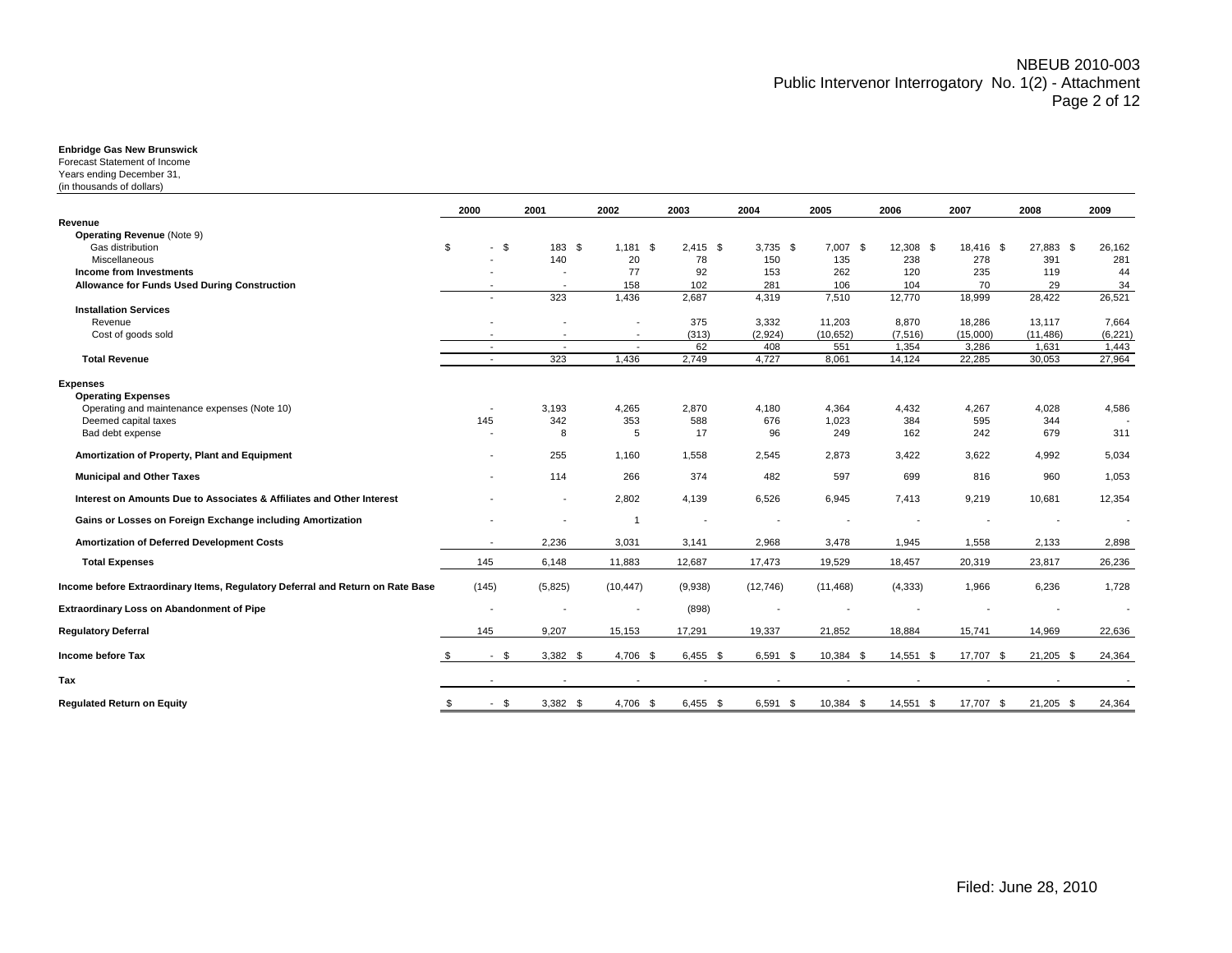Enbridge Gas New Brunswick **NBEUB 2010-003**<br>Notes to Forecast Regulatory Financial Results **Notes** to Forecast Regulatory Financial Results Public Intervenor Interrogatory No. 1(2) - Attachment<br>Page 3 of 12

# Note 1 **Property, Plant & Equipment**

| Cost                                  | 2000           | 2001           |              | 2002     |                | 2003         | 2004           | 2005           | 2006         | 2007        | 2008         | 2009        |
|---------------------------------------|----------------|----------------|--------------|----------|----------------|--------------|----------------|----------------|--------------|-------------|--------------|-------------|
| <b>General Plant</b>                  |                |                |              |          |                |              |                |                |              |             |              |             |
| Computer Hardware & software          | \$<br>45       | \$<br>62       | $\mathbf{s}$ | 181      | $\mathfrak{s}$ | 974          | \$<br>1.411    | \$<br>1.678    | \$<br>1,996  | \$<br>2.702 | \$<br>2.964  | \$<br>3.351 |
| Tools and Work Equipment              | 55             | 174            |              | 172      |                | 359          | 402            | 414            | 479          | 567         | 650          | 684         |
| Office Furniture and Equipment        | 131            | 133            |              | 141      |                | 292          | 309            | 313            | 333          | 440         | 458          | 460         |
| <b>Transportation Equipment</b>       | J.             | J.             |              | L.       |                | 22           | 22             | 22             | 22           | 22          | 291          | 783         |
| <b>Communications Equipment</b>       | ä,             | ä,             |              | ä,       |                | 6            | $\overline{7}$ | 6              | 8            | 6           | 8            | 8           |
| Leasehold Improvements                | 72             | 87             |              | 91       |                | 139          | 164            | 210            | 311          | 316         | 462          | 613         |
| <b>Distribution Plant</b>             |                |                |              |          |                |              |                |                |              |             |              |             |
| Land                                  | 165            | 357            |              | 362      |                | 362          | 362            | 362            | 362          | 375         | 375          | 375         |
| Rights of way and easements           |                | 59             |              | 71       |                | 89           | 99             | 107            | 109          | 121         | 121          | 156         |
| <b>Distribution Mains</b>             |                | 31.925         |              | 37.793   |                | 41.789       | 49.811         | 53,853         | 64,745       | 74,526      | 89,330       | 97.142      |
| <b>Street Services</b>                |                | 1,548          |              | 5,390    |                | 9,471        | 14,102         | 20,485         | 25,367       | 31,395      | 36,846       | 41,227      |
| <b>Meters and Regulators</b>          | ÷              | 512            |              | 2,312    |                | 3,609        | 7,091          | 8,484          | 10,470       | 11,839      | 12,911       | 14,098      |
| <b>Stations</b>                       |                | 682            |              | 1,802    |                | 2,668        | 5,633          | 7,851          | 8,644        | 10,452      | 11,160       | 13,291      |
|                                       |                |                |              |          |                |              |                |                |              |             |              |             |
| <b>Total Cost</b>                     | \$<br>467      | \$<br>35,539   | \$           | 48,315   | \$             | 59,780       | \$79,413       | \$93,785       | \$112,845    | \$132,761   | \$155,576    | \$172,188   |
| <b>Accumulated Amortization</b>       |                |                |              |          |                |              |                |                |              |             |              |             |
| <b>General Plant</b>                  |                |                |              |          |                |              |                |                |              |             |              |             |
| Computer Hardware & software          | \$<br>5        | \$<br>19       | \$           | 55       | \$             | 174          | \$<br>537      | \$<br>942      | \$<br>1,391  | \$<br>1,613 | \$<br>2,026  | \$<br>2,548 |
| Tools and Work Equipment              | J.             | 8              |              | 14       |                | 28           | 47             | 69             | 92           | 119         | 150          | 181         |
| Office Furniture and Equipment        | $\overline{2}$ | 8              |              | 14       |                | 23           | 36             | 49             | 64           | 80          | 99           | 120         |
| <b>Transportation Equipment</b>       |                | ä,             |              | ×.       |                | $\mathbf{1}$ | 4              | $\overline{7}$ | 9            | 12          | 9            | 73          |
| <b>Communications Equipment</b>       |                |                |              | J.       |                | 3            | 5              | 6              | 6            | 6           | 7            | 8           |
| Leasehold Improvements                | 36             | 68             |              | 86       |                | 91           | 84             | 93             | 103          | 42          | 112          | 204         |
| <b>Distribution Plant</b>             |                |                |              |          |                |              |                |                |              |             |              |             |
| Land                                  |                |                |              |          |                |              |                |                |              |             |              |             |
| Rights of way and easements           |                | ä,             |              |          |                |              |                |                |              |             |              |             |
| <b>Distribution Mains</b>             |                | 196            |              | 1,058    |                | 1,955        | 3,107          | 4,324          | 5,648        | 7,392       | 9,293        | 11,436      |
| <b>Street Services</b>                |                | 9              |              | 129      |                | 371          | 725            | 1,302          | 2,152        | 3,139       | 4,390        | 5,793       |
| <b>Meters and Regulators</b>          |                | $\overline{2}$ |              | 56       |                | 155          | 313            | 605            | 965          | 1,361       | 1,825        | 2,332       |
| <b>Stations</b>                       |                | 6              |              | 60       |                | 133          | 279            | 598            | 955          | 970         | 1,435        | 1,991       |
| <b>Total Accumulated Amortization</b> | \$<br>42       | \$<br>316      | \$           | 1.472    | \$             | 2,934        | \$<br>5,137    | \$<br>7,995    | \$11,385     | \$14.734    | \$19,346     | \$24.686    |
|                                       |                |                |              |          |                |              |                |                |              |             |              |             |
| <b>Net Book Value</b>                 |                |                |              |          |                |              |                |                |              |             |              |             |
| <b>General Plant</b>                  |                |                |              |          |                |              |                |                |              |             |              |             |
| Computer Hardware & software          | \$<br>41       | \$<br>43       | \$           | 126      | \$             | 800          | \$<br>874      | \$<br>736      | \$<br>605    | \$<br>1,089 | \$<br>938    | \$<br>803   |
| <b>Tools and Work Equipment</b>       | 55             | 166            |              | 158      |                | 331          | 355            | 345            | 387          | 448         | 500          | 503         |
| Office Furniture and Equipment        | 129            | 125            |              | 127      |                | 269          | 273            | 264            | 269          | 360         | 359          | 340         |
| <b>Transportation Equipment</b>       |                |                |              | ä,       |                | 21           | 18             | 15             | 13           | 10          | 282          | 710         |
| <b>Communications Equipment</b>       |                | ä,             |              | ä,       |                | 3            | $\overline{2}$ |                | $\mathbf{1}$ |             | $\mathbf{1}$ |             |
| Leasehold Improvements                | 36             | 19             |              | 5        |                | 48           | 80             | 117            | 208          | 274         | 350          | 409         |
| <b>Distribution Plant</b>             |                |                |              |          |                |              |                |                |              |             |              |             |
|                                       |                |                |              |          |                |              |                |                |              |             |              |             |
| Land                                  | 165<br>ä       | 357            |              | 362      |                | 362<br>89    | 362<br>99      | 362<br>107     | 362          | 375<br>121  | 375          | 375<br>156  |
| Rights of way and easements           |                | 59             |              | 71       |                |              |                |                | 109          |             | 121          | 85.706      |
| <b>Distribution Mains</b>             |                | 31,729         |              | 36,735   |                | 39,834       | 46,704         | 49.529         | 59,097       | 67,134      | 80,037       |             |
| <b>Street Services</b>                |                | 1,539          |              | 5,261    |                | 9,100        | 13,377         | 19,183         | 23,214       | 28,256      | 32,456       | 35,434      |
| Meters and Regulators                 |                | 510            |              | 2,256    |                | 3,454        | 6,778          | 7,879          | 9,505        | 10,478      | 11,086       | 11,766      |
| <b>Stations</b>                       |                | 676            |              | 1,742    |                | 2,535        | 5,354          | 7,253          | 7,689        | 9,482       | 9,725        | 11,300      |
| <b>Total Net Book Value</b>           | \$<br>425      | \$35,223       |              | \$46,843 | \$             | 56,846       | \$74,276       | \$85,790       | \$101,460    | \$118,027   | \$136,230    | \$147,502   |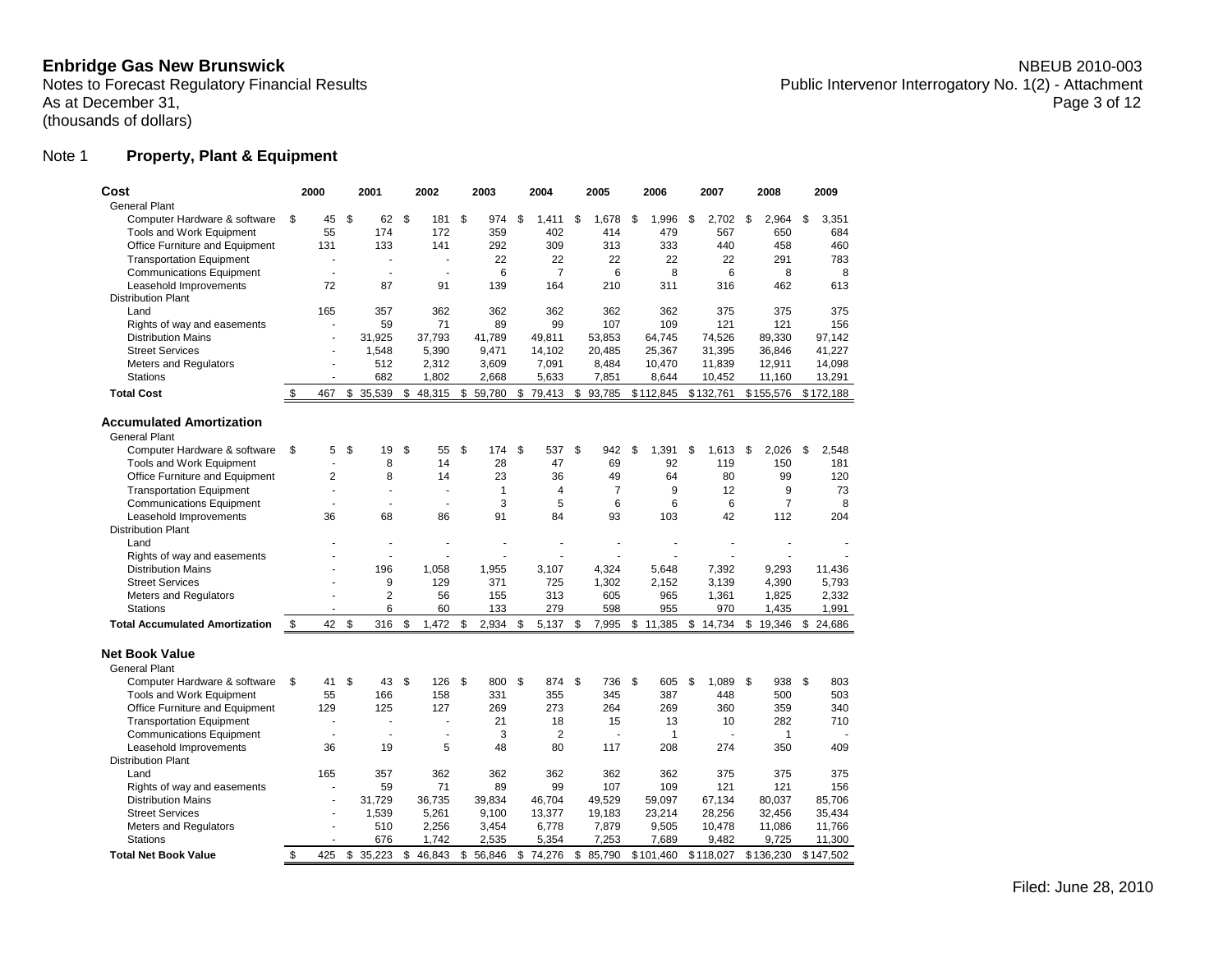### Note 2 **Deferred Development Costs - Net**

|                                                                 | 2000                           |     | 2001              |     | 2002              |     | 2003               |      | 2004                |     | 2005                |    | 2006               |     | 2007               |      | 2008               |    | 2009                |
|-----------------------------------------------------------------|--------------------------------|-----|-------------------|-----|-------------------|-----|--------------------|------|---------------------|-----|---------------------|----|--------------------|-----|--------------------|------|--------------------|----|---------------------|
| Franchise fee, at cost<br>Accumulated amortization              | \$<br>.500<br>(100)            | Ж,  | .500<br>(175)     | \$. | .500<br>(250)     | -SS | .500<br>(325)      | - \$ | .500<br>(400)       | - S | .500<br>(475)       | S. | .500<br>(550)      | -SS | .500<br>(625)      | - \$ | .500<br>(700)      | Ж. | 500. ا<br>(775)     |
| <b>Net</b>                                                      | ,400                           |     | 1,325             |     | 1,250             |     | 1.175              |      | 1,100               |     | 1,025               |    | 950                |     | 875                |      | 800                |    | 725                 |
| Deferred development costs, at cost<br>Accumulated amortization | 13,056<br>-                    |     | 13.626<br>(2,044) |     | 13,626<br>(4,769) |     | 13,626<br>(7, 494) |      | 13.626<br>(10, 219) |     | 13,626<br>(12, 932) |    | 13.626<br>(13,626) |     | 13.626<br>(13,626) |      | 13,626<br>(13,626) |    | 13,626<br>(13, 626) |
| <b>Net</b>                                                      | 13,056                         |     | 11,582            |     | 8,857             |     | 6,132              |      | 3,407               |     | 694                 |    |                    |     |                    |      |                    |    |                     |
| Deferred carrying costs, at cost<br>Accumulated amortization    | ۰.<br>$\overline{\phantom{a}}$ |     | 903<br>(135)      |     | 903<br>(316)      |     | 903<br>(497)       |      | 903<br>(678)        |     | 2,222<br>(990)      |    | 2,222<br>(1,299)   |     | 2.467<br>(1,579)   |      | 2,687<br>(1,904)   |    | 1,784<br>(1,358)    |
| <b>Net</b>                                                      | ۰.                             |     | 768               |     | 587               |     | 406                |      | 225                 |     | 1,232               |    | 923                |     | 888                |      | 783                |    | 426                 |
| Total deferred development costs, net                           | 14.456                         | - S | 13.675            | S.  | 10.694            | \$. | 7.713              | -\$  | 4.732               | \$. | 2.951               |    | 1.873              | \$. | .763               | -\$  | .583               |    | .151                |

# Note 3 **Development O&M Capitalized Costs - Net**

|                                                               | 2000 | 2001                     |  | 2002     | 2003   | 2004     | 2005        | 2006   | 2007                                                                                    | 2008     | 2009      |
|---------------------------------------------------------------|------|--------------------------|--|----------|--------|----------|-------------|--------|-----------------------------------------------------------------------------------------|----------|-----------|
| Development O&M capitalized costs<br>Accumulated amortization |      | $\overline{\phantom{a}}$ |  | (50)     | (209)  | (546)    | (062.،      | .961)  | 4,963 \$ 12,303 \$ 18,775 \$ 28,790 \$ 41,201 \$ 62,651 \$ 84,236 \$ 95,405<br>(3, 182) | (4.920)  | (7,078)   |
| Total development O&M capitalized costs, net                  |      |                          |  | 4.913 \$ | 12.094 | \$18,229 | \$27,728 \$ | 39.240 | \$59.469                                                                                | \$79.316 | \$ 88.327 |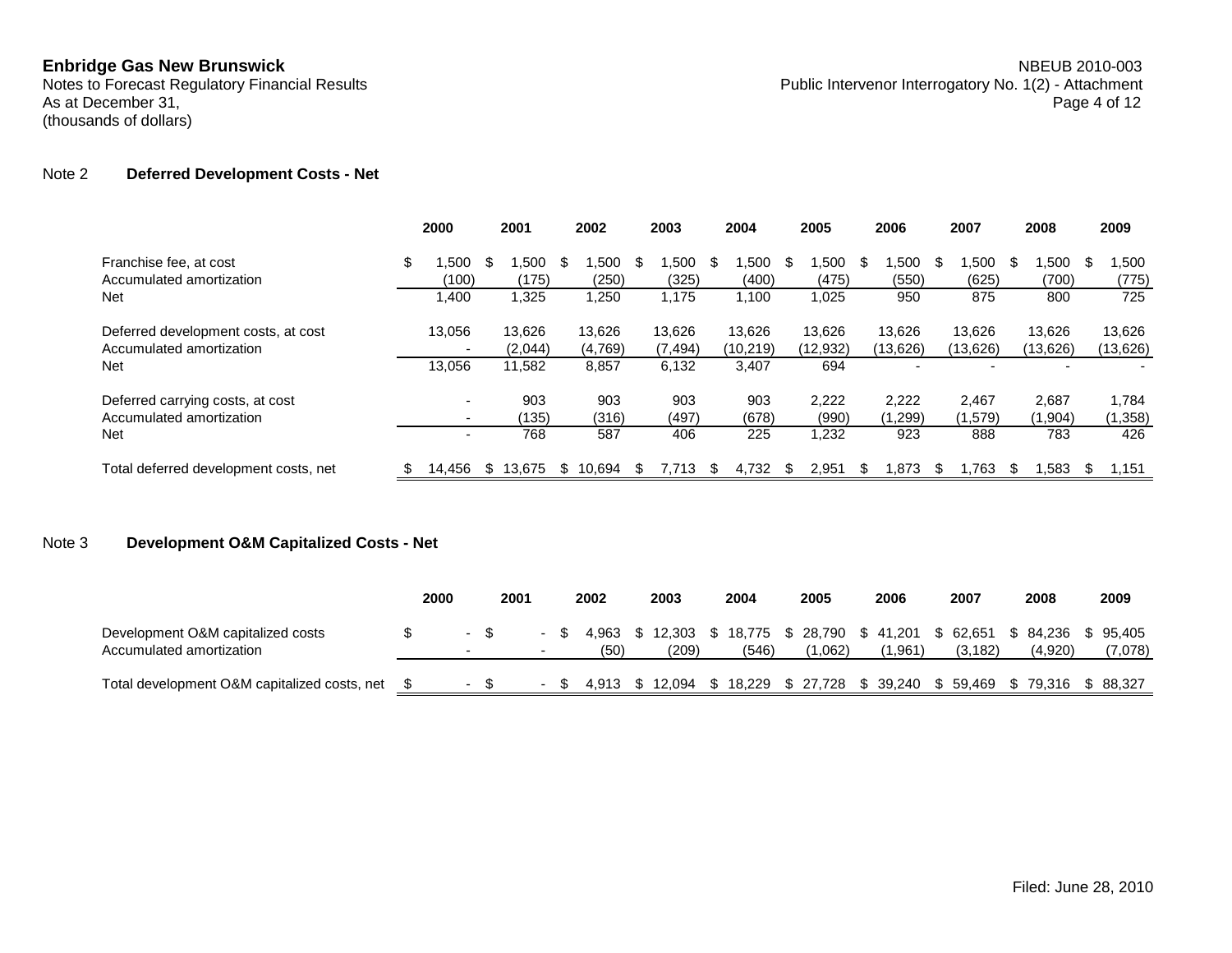# Note 4 **Non-Ratebase Assets**

|                                   | 2000     | 2001           | 2002  | 2003    | 2004               | 2005     | 2006     | 2007      | 2008     | 2009                     |
|-----------------------------------|----------|----------------|-------|---------|--------------------|----------|----------|-----------|----------|--------------------------|
| Cash, & Short Term Investments \$ |          | $-$ \$7,489 \$ | 5.250 | \$1,113 | 105 \$<br><b>S</b> | 220 \$   | $\sim$   | 350<br>S. |          | $\overline{\phantom{a}}$ |
| Accounts Receivable               | 40.776   | 1.651          | 2.721 | 6.496   | 10.114             | 36.479   | 14.863   | 21.423    | 18.824   | 15.076                   |
| Inventory                         |          | 857            | 1.141 | 1.547   | 1.481              | 1.278    | 1.952    | 2.255     | ∣.687    | 1,408                    |
|                                   | \$40,776 | \$9.997        | 9.112 | \$9,156 | \$11,700           | \$37,977 | \$16,815 | \$24,028  | \$20,511 | \$16,483                 |

# Note 5 **Long-term Advances from Associates and Affiliates**

|                 |                   |                                                  | <b>EGNB</b><br>Regulated |    |                          |                |                              |      |                          | <b>Amount</b> |           |           |           |           |           |
|-----------------|-------------------|--------------------------------------------------|--------------------------|----|--------------------------|----------------|------------------------------|------|--------------------------|---------------|-----------|-----------|-----------|-----------|-----------|
|                 | <b>Issue Date</b> | <b>Maturity Date</b>                             | <b>Cost of Debt</b>      |    | 2000                     | 2001           | 2002                         |      | 2003                     | 2004          | 2005      | 2006      | 2007      | 2008      | 2009      |
| Promissory Note | 29-Jun-00         | 30-Jun-10                                        | 7.80%                    | \$ | 7,980                    | \$<br>7,980 \$ | 7,980                        | - \$ | 7,980                    | \$<br>7,980   | \$        | \$        | \$        | \$        | \$        |
| Promissory Note | 28-Sep-00         | 30-Jun-10                                        | 7.80%                    |    | 4,083                    | 4,083          | 4,083                        |      | 4,083                    | 4,083         |           |           |           |           |           |
| Promissory Note | 6-Feb-01          | 6-Feb-11                                         | 7.33%                    |    |                          | 6,150          | 6,150                        |      | 6,150                    | 6,150         | 6,150     | 6,150     | 6,150     | 6,150     | 6,150     |
| Promissory Note | 16-Jul-01         | 18-Jul-11                                        | 7.81%                    |    |                          | 7,200          | 7,200                        |      | 7,200                    | 7,200         |           |           |           |           |           |
| Promissory Note | 27-Dec-01         | 28-Dec-11                                        | 7.25%                    |    | $\overline{\phantom{a}}$ | 7,000          | 7,000                        |      | 7,000                    | 7,000         |           |           |           |           |           |
| Promissory Note | 28-Jun-02         | 29-Jun-12                                        | 7.08%                    |    |                          |                | 6,000                        |      | 6,000                    | 6,000         | 6,000     | 6,000     | 6,000     | 6,000     | 6,000     |
| Promissory Note | 23-Dec-02         | 24-Dec-12                                        | 7.50%                    |    |                          |                | 7,500                        |      | 7,500                    | 7,500         | 7,500     | 7,500     | 7,500     | 7,500     | 7,500     |
| Promissory Note | 26-Jun-03         | 27-Jun-13                                        | 6.62%                    |    |                          |                | $\blacksquare$               |      | 13,000                   | 13,000        | 13,000    | 13,000    | 13,000    | 13.000    | 13,000    |
| Promissory Note | 30-Dec-03         | 30-Dec-13                                        | 6.34%                    |    |                          |                | $\qquad \qquad \blacksquare$ |      | 14,000                   | 14,000        | 14,000    | 14,000    | 14,000    | 14,000    | 14,000    |
| Promissory Note | 23-Mar-04         | 24-Mar-14                                        | 6.33%                    |    |                          |                | ٠                            |      |                          | 14,000        | 14,000    | 14,000    | 14,000    | 14,000    | 14,000    |
| Promissory Note | 30-Nov-04         | 28-Nov-14                                        | 6.69%                    |    |                          |                |                              |      |                          | 21,000        | 21,000    | 21,000    | 21,000    | 21,000    | 21,000    |
| Promissory Note | 30-Mar-05         | 30-Mar-15                                        | 6.04%                    |    |                          |                |                              |      | $\overline{\phantom{a}}$ |               | 6,000     | 6,000     | 6,000     | 6,000     | 6,000     |
| Promissory Note | 28-Dec-05         | 28-Dec-15                                        | 5.59%                    |    |                          |                |                              |      |                          |               | 14,000    | 14,000    | 14,000    | 14,000    | 14,000    |
| Promissory Note | 19-Dec-06         | 19-Dec-16                                        | 5.82%                    |    |                          |                |                              |      |                          |               |           | 21,000    | 21,000    | 21,000    | 21,000    |
| Promissory Note | 20-Dec-07         | 20-Dec-17                                        | 6.54%                    |    |                          |                |                              |      |                          |               |           |           | 29,000    | 29,000    | 29,000    |
| Promissory Note | 19-Dec-08         | 19-Dec-13                                        | 7.85%                    |    |                          |                |                              |      |                          |               |           |           |           | 15,000    | 15,000    |
| Promissory Note | 25-Jun-09         | 25-Jun-14                                        | 5.37%                    |    |                          |                |                              |      |                          |               |           |           |           |           | 25,000    |
| Promissory Note | 9-Dec-09          | 9-Dec-19                                         | 5.63%                    |    |                          |                | ٠                            |      |                          |               |           |           |           | $\sim$    | 21,000    |
|                 |                   |                                                  |                          | S  | 12,063                   | \$<br>32,413   | \$<br>45,913                 |      | \$72,913                 | \$107,913     | \$101,650 | \$122,650 | \$151,650 | \$166,650 | \$212,650 |
|                 |                   | Weighted cost of capital for regulatory purposes |                          |    | 7.80%                    | 7.68%          | 7.59%                        |      | 7.41%                    | 7.02%         | 6.79%     | 6.47%     | 6.40%     | 6.42%     | 6.47%     |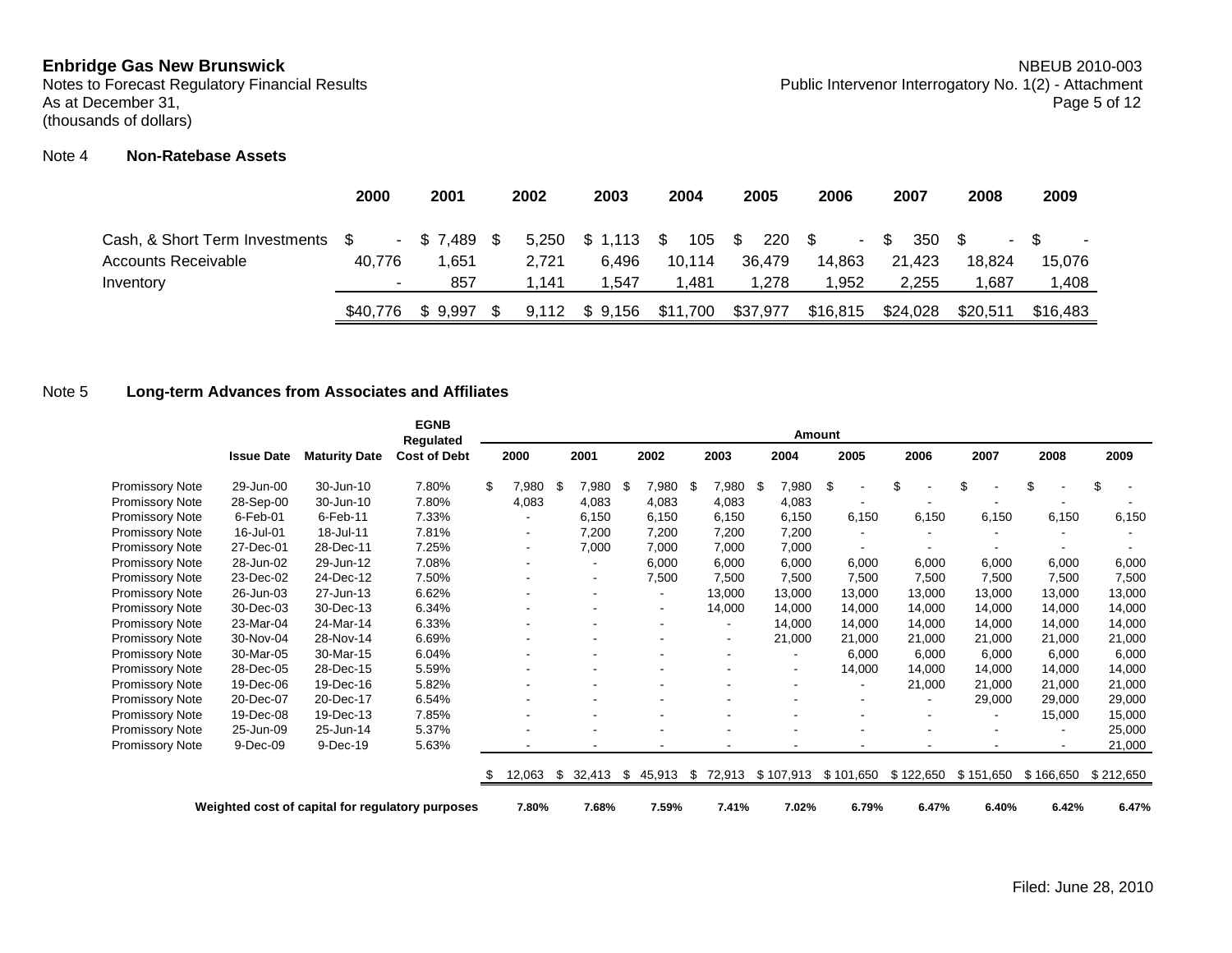(thousands of dollars)

# Note 6 **Non-Ratebase Liabilities**

|                                                                                                      | 2000             | 2001            | 2002  | 2003             | 2004                               | 2005                               | 2006                                              | 2007             | 2008               | 2009                 |
|------------------------------------------------------------------------------------------------------|------------------|-----------------|-------|------------------|------------------------------------|------------------------------------|---------------------------------------------------|------------------|--------------------|----------------------|
| Short Term Indebtedness<br><b>Accounts Payable</b><br>Long Term Deferred Post Employment Liabilities | \$3.610<br>6,581 | 7.147<br>$\sim$ | 460.' | $\sim$<br>10.427 | 16.989<br>$\overline{\phantom{a}}$ | - \$<br>$\sim$<br>19.344<br>$\sim$ | 992<br>- SS<br>18.066<br>$\overline{\phantom{0}}$ | 23.217<br>$\sim$ | \$ 2.234<br>20.928 | 1.757<br>13,326<br>- |
|                                                                                                      | \$10.190         | .147            | .460  | \$10.427         | \$16.989                           | \$19.344                           | \$19,058                                          | \$23.217         | \$23.162           | \$15.082             |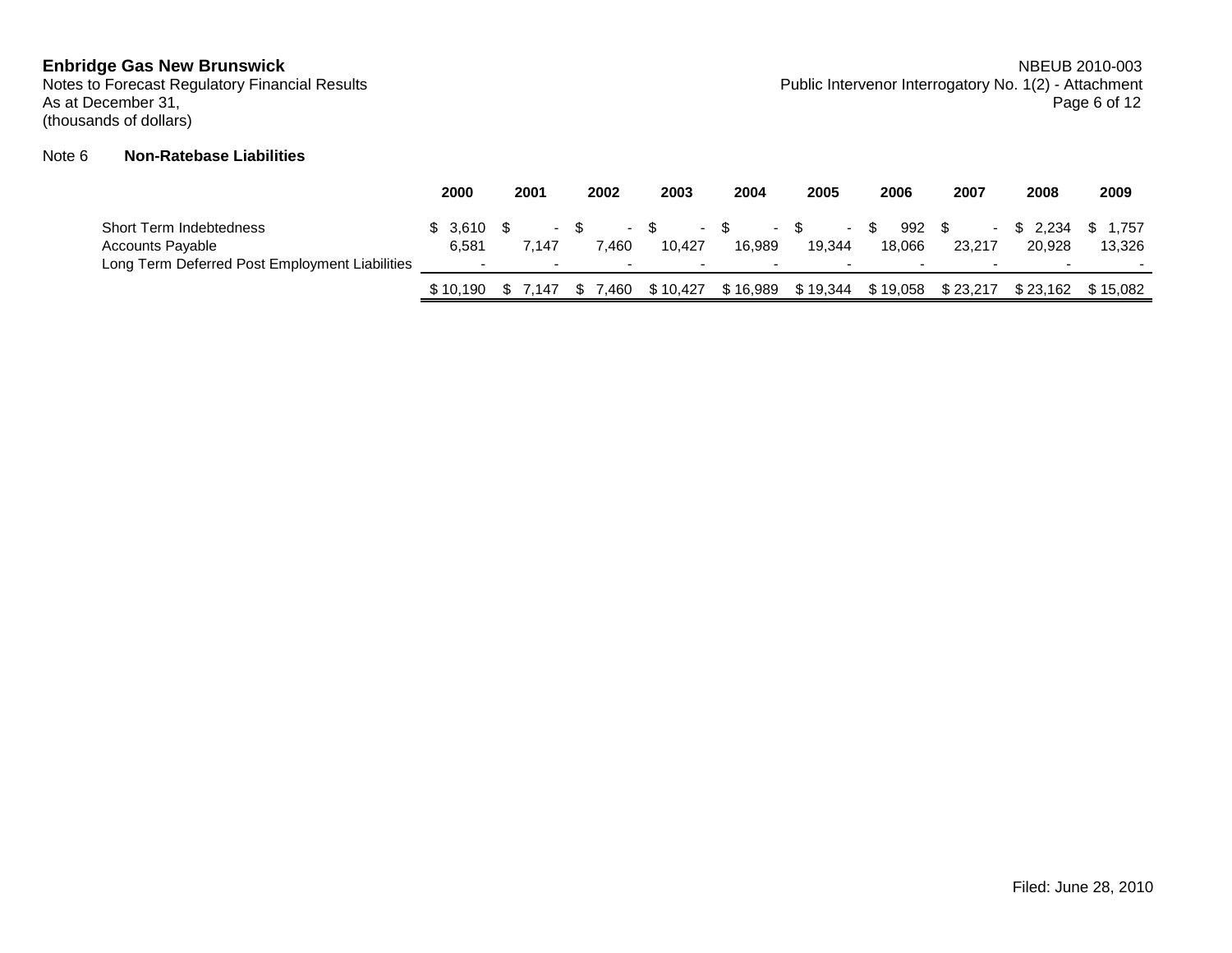# Note 7 **Rate Base for Regulatory Purposes**

|                                     | 2000                     | 2001           | 2002     | 2003         | 2004         | 2005                          | 2006      | 2007      | 2008      | 2009      |
|-------------------------------------|--------------------------|----------------|----------|--------------|--------------|-------------------------------|-----------|-----------|-----------|-----------|
| Property, plant & equipment         |                          |                |          |              |              |                               |           |           |           |           |
| Cost                                | \$<br>467                | \$<br>35,539   | \$48,315 | \$<br>59,780 | \$<br>79,413 | \$93,785                      | \$112,845 | \$132,761 | \$155,576 | \$172,188 |
| Accumulated amortization            | (42)                     | (316)          | (1, 472) | (2,934)      | (5, 137)     | (7,995)                       | (11, 385) | (14, 734) | (19, 346) | (24, 686) |
| Total property, plant & equipment   | 425                      | 35,223         | 46,843   | 56,846       | 74,276       | 85,790                        | 101,460   | 118,027   | 136,230   | 147,502   |
| <b>Deferred charges</b>             |                          |                |          |              |              |                               |           |           |           |           |
| Franchise fee, at cost              | 1,500                    | 1,500          | 1,500    | 1,500        | 1,500        | 1,500                         | 1,500     | 1,500     | 1,500     | 1,500     |
| Accumulated amortization            | (100)                    | (175)          | (250)    | (325)        | (400)        | (475)                         | (550)     | (625)     | (700)     | (775)     |
| <b>Net</b>                          | 1.400                    | 1,325          | 1,250    | 1,175        | 1,100        | 1,025                         | 950       | 875       | 800       | 725       |
| Deferred development costs, at cost | 13,056                   | 13,626         | 13,626   | 13,626       | 13,626       | 13,626                        | 13,626    | 13,626    | 13,626    | 13,626    |
| Accumulated amortization            |                          | (2,044)        | (4,769)  | (7, 494)     | (10, 219)    | (12, 932)                     | (13, 626) | (13, 626) | (13, 626) | (13, 626) |
| <b>Net</b>                          | 13,056                   | 11,582         | 8,857    | 6,132        | 3,407        | 694                           |           |           |           |           |
| Development O&M capitalized costs   |                          | $\blacksquare$ | 4,963    | 12,303       | 18,775       | 28,790                        | 41,201    | 62,651    | 84,236    | 95,405    |
| Accumulated amortization            |                          |                | (50)     | (209)        | (546)        | (1,062)                       | (1,961)   | (3, 182)  | (4,920)   | (7,078)   |
| Net                                 | $\blacksquare$           | $\blacksquare$ | 4,913    | 12,094       | 18,229       | 27,728                        | 39,240    | 59,469    | 79,316    | 88,327    |
| Deferred carrying costs, at cost    |                          | 903            | 903      | 903          | 903          | 2,222                         | 2,222     | 2.467     | 2,687     | 1.784     |
| Accumulated amortization            | $\overline{\phantom{a}}$ | (135)          | (316)    | (497)        | (678)        | (990)                         | (1, 299)  | (1,579)   | (1,904)   | (1, 358)  |
| <b>Net</b>                          |                          | 768            | 587      | 406          | 225          | 1,232                         | 923       | 888       | 783       | 426       |
| Deferral account                    | 145                      | 9,352          | 24,505   | 41,796       | 61,133       | 82,971                        | 102,168   | 117,909   | 132,878   | 155,372   |
| Accumulated amortization            |                          |                |          |              |              |                               |           |           |           |           |
| Net                                 | 145                      | 9,352          | 24,505   | 41,796       | 61,133       | 82,971                        | 102,168   | 117,909   | 132,878   | 155,372   |
| <b>Total deferred charges</b>       | 14,601                   | 23,027         | 40,112   | 61,603       | 84,094       | 113,650                       | 143,281   | 179,141   | 213,777   | 244,850   |
| <b>Term deposit</b>                 |                          | 3,084          | 3,023    | 3,104        | 3.171        | 3,016                         | 2,965     | 3,088     | 3,048     | 2,955     |
| <b>Working capital allowance</b>    |                          |                |          |              | 2,160        | 2,038                         | 2,202     | 2,929     | 2,242     | 1,757     |
| <b>Total rate base</b>              | £.<br>15,026             | \$61,334       | \$89,978 | \$121,553    | \$163,701    | \$204,494                     | \$249,908 | \$303,185 | \$355,297 | \$397,064 |
| Average rate base <sup>-1</sup>     | n/a                      | \$43,613       | \$70,945 | \$103,216    | \$138,123    | \$179,800 \$222,784 \$271,697 |           |           | \$325,932 | \$374,483 |

 $^{1}$  In 2000, EGNB did not have Rate Base for regulatory purposes, as it was not operational. For 2000 the figures are shown for presentation purposes only.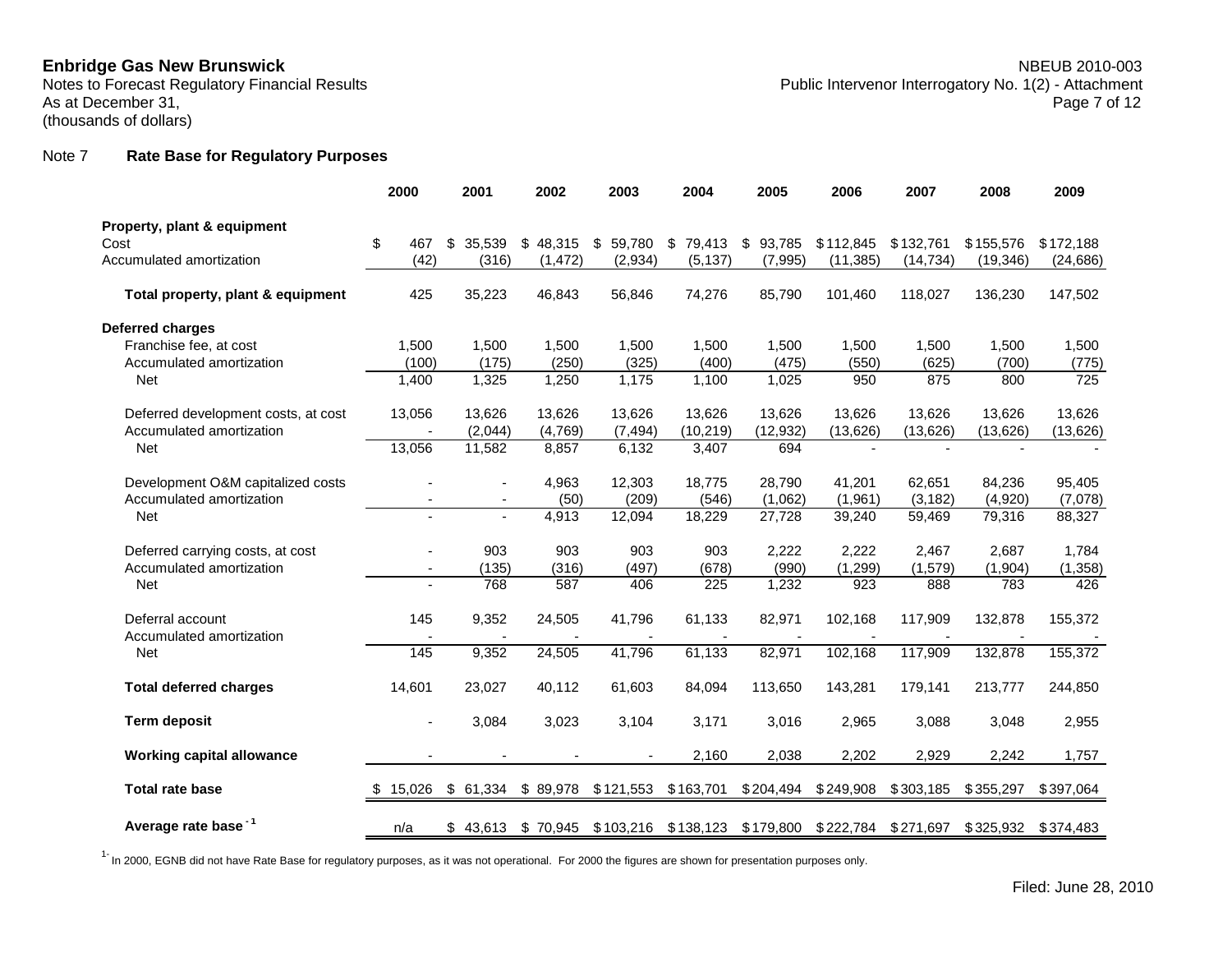# Note 8 **Capital Structure for Regulatory Purposes**

|                                                              | 2000         | 2001         | 2002         | 2003         | 2004      | 2005      | 2006      | 2007      | 2008      | 2009      |
|--------------------------------------------------------------|--------------|--------------|--------------|--------------|-----------|-----------|-----------|-----------|-----------|-----------|
| <b>Capital structure</b>                                     |              |              |              |              |           |           |           |           |           |           |
| Long-term debt                                               | 12,063<br>\$ | 32,413<br>\$ | \$<br>45,913 | \$<br>72,913 | \$107,913 | \$101,650 | \$122,650 | \$151,650 | \$166,650 | \$212,650 |
| Equity                                                       | 53,144       | 32,667       | 45,923       | 49,370       | 48,409    | 120,557   | 123,245   | 153,743   | 185,367   | 185,440   |
| Total                                                        | \$65,207     | \$65,080     | \$<br>91,836 | \$122,283    | \$156,322 | \$222,207 | \$245,895 | \$305,393 | \$352,017 | \$398,090 |
|                                                              |              |              |              |              |           |           |           |           |           |           |
|                                                              |              |              |              |              |           |           |           |           |           |           |
| Capital structure percentage                                 |              |              |              |              |           |           |           |           |           |           |
| Long-term debt                                               | 18.50%       | 49.80%       | 49.99%       | 59.63%       | 69.03%    | 45.75%    | 49.88%    | 49.66%    | 47.34%    | 53.42%    |
| Equity                                                       | 81.50%       | 50.20%       | 50.01%       | 40.37%       | 30.97%    | 54.25%    | 50.12%    | 50.34%    | 52.66%    | 46.58%    |
| Total                                                        | 100.00%      | 100.00%      | 100.00%      | 100.00%      | 100.00%   | 100.00%   | 100.00%   | 100.00%   | 100.00%   | 100.00%   |
|                                                              |              |              |              |              |           |           |           |           |           |           |
|                                                              |              |              |              |              |           |           |           |           |           |           |
| Capital structure average percentage for regulatory purposes |              |              |              |              |           |           |           |           |           |           |
| Long-term debt                                               | 50.00%       | 50.00%       | 50.00%       | 52.37%       | 64.14%    | 55.88%    | 50.00%    | 50.00%    | 50.00%    | 50.00%    |
| Equity                                                       | 50.00%       | 50.00%       | 50.00%       | 47.63%       | 35.86%    | 44.12%    | 50.00%    | 50.00%    | 50.00%    | 50.00%    |
| Total                                                        | 100.00%      | 100.00%      | 100.00%      | 100.00%      | 100.00%   | 100.00%   | 100.00%   | 100.00%   | 100.00%   | 100.00%   |
|                                                              |              |              |              |              |           |           |           |           |           |           |
|                                                              |              |              |              |              |           |           |           |           |           |           |
| Weighted cost of capital for regulatory purposes             |              |              |              |              |           |           |           |           |           |           |
| Long-term debt                                               | 3.90%        | 3.84%        | 3.80%        | 3.88%        | 4.50%     | 3.79%     | 3.24%     | 3.20%     | 3.21%     | 3.24%     |
| Equity                                                       | 6.50%        | 6.50%        | 6.50%        | 6.19%        | 4.66%     | 5.74%     | 6.50%     | 6.50%     | 6.50%     | 6.50%     |
| Total                                                        | 10.40%       | 10.34%       | 10.30%       | 10.07%       | 9.16%     | 9.53%     | 9.74%     | 9.70%     | 9.71%     | 9.74%     |
|                                                              |              |              |              |              |           |           |           |           |           |           |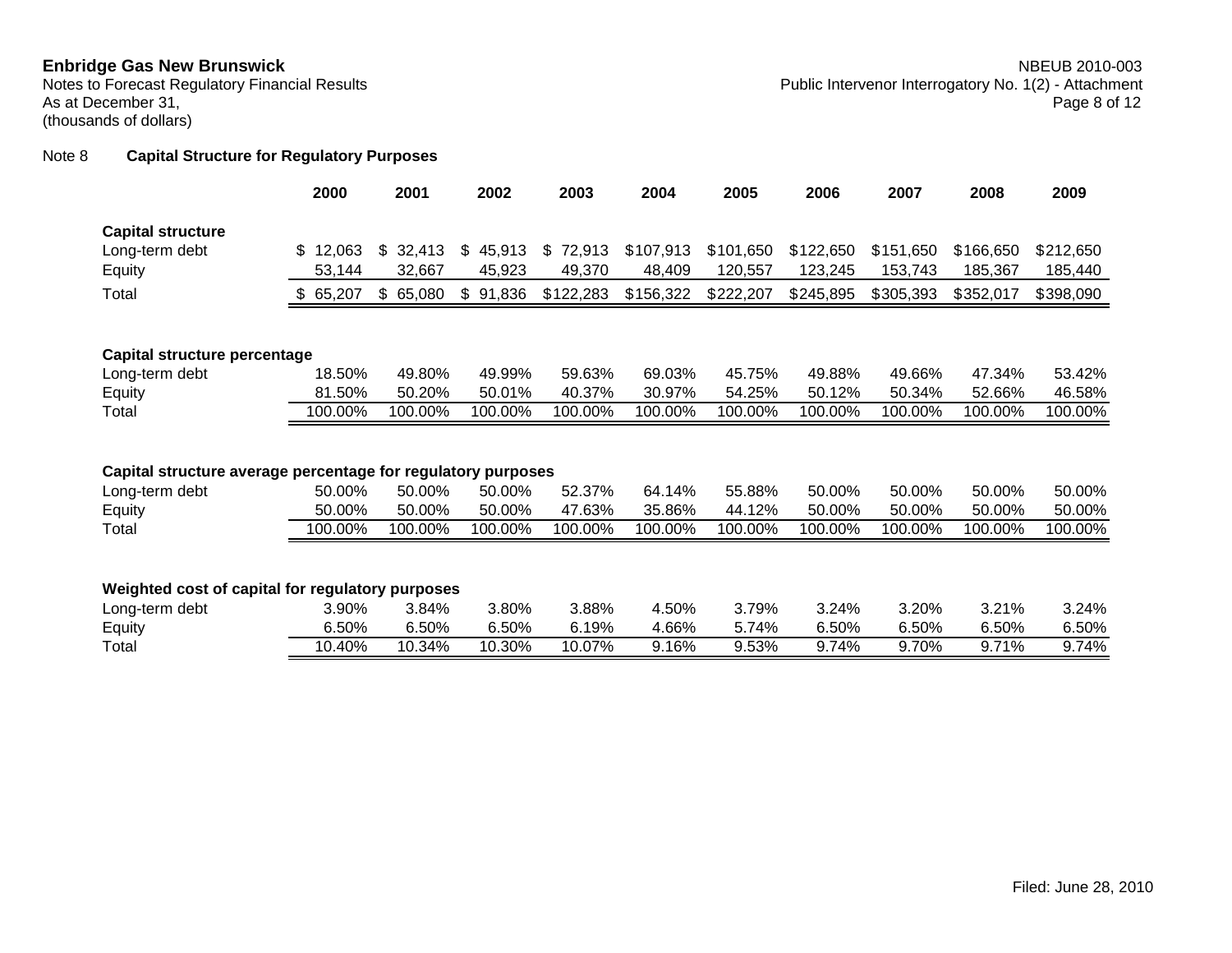Years Ending December 31, Page 9 of 12 (thousands of dollars)

### a**. Gas Distribution**

|                                           | 2000           | 2001           | 2002  | 2003  | 2004  | 2005  | 2006  | 2007  | 2008  | 2009   |
|-------------------------------------------|----------------|----------------|-------|-------|-------|-------|-------|-------|-------|--------|
| <b>Cumulative Customers</b>               |                |                |       |       |       |       |       |       |       |        |
| Small general service (SGSRE)             |                |                |       |       |       |       |       | 1,319 | 1,703 | 2,009  |
| Small general service (SGSRO)             |                | 69             | 775   | 1,756 | 2,427 | 3,398 | 4,584 | 4,454 | 4,759 | 4,989  |
| Small general service (SGSC)              |                |                |       |       |       |       |       | 1,104 | 1,310 | 1,406  |
| General service (GS)                      |                | 67             | 287   | 455   | 547   | 655   | 799   | 1,039 | 1,348 | 1,507  |
| Contract general service (CGS)            |                | 20             | 67    | 80    | 144   | 178   | 207   | 227   | 249   | 246    |
| Contract large general service (CLGS-LFO) |                | 4              | 11    | 14    | 17    | 18    | 18    | 20    | 22    | 24     |
| Contract large general service (CLGS-HFO) |                |                | 6     | 7     |       |       |       |       |       | 9      |
| Contract large volume off peak (CLVOPS)   |                |                |       |       |       |       |       |       |       |        |
| Off peak service (OPS)                    |                |                |       |       |       | 11    | 21    | 17    | 17    | 14     |
| <b>Total Cumulative Customers</b>         |                | 161            | 1,146 | 2,312 | 3,143 | 4,268 | 5,637 | 8,188 | 9,416 | 10,204 |
| Throughput (TJ's)                         |                |                |       |       |       |       |       |       |       |        |
| Small general service (SGSRE)             |                |                |       |       |       |       |       | 125   | 154   | 180    |
| Small general service (SGSRO)             |                | $\overline{2}$ | 37    | 130   | 222   | 310   | 360   | 272   | 337   | 359    |
| Small general service (SGSC)              |                |                |       |       |       |       |       | 189   | 229   | 254    |
| General service (GS)                      |                | 11             | 135   | 331   | 422   | 493   | 545   | 756   | 866   | 1,063  |
| Contract general service (CGS)            |                | 12             | 165   | 330   | 437   | 666   | 725   | 934   | 976   | 1,011  |
| Contract large general service (CLGS-LFO) |                | 19             | 228   | 362   | 548   | 1,094 | 1,095 | 1,218 | 1,524 | 1,367  |
| Contract large general service (CLGS-HFO) |                | 173            | 548   | 608   | 654   | 810   | 819   | 953   | 924   | 974    |
| Contract large volume off peak (CLVOPS)   |                |                |       |       | 21    | 21    | 23    | 17    | 28    |        |
| Off peak service (OPS)                    |                |                |       |       |       | 2     |       | 6     | 5     | 3      |
| <b>Total Throughput</b>                   | $\blacksquare$ | 216            | 1,113 | 1,760 | 2,303 | 3,396 | 3,573 | 4,469 | 5,042 | 5,211  |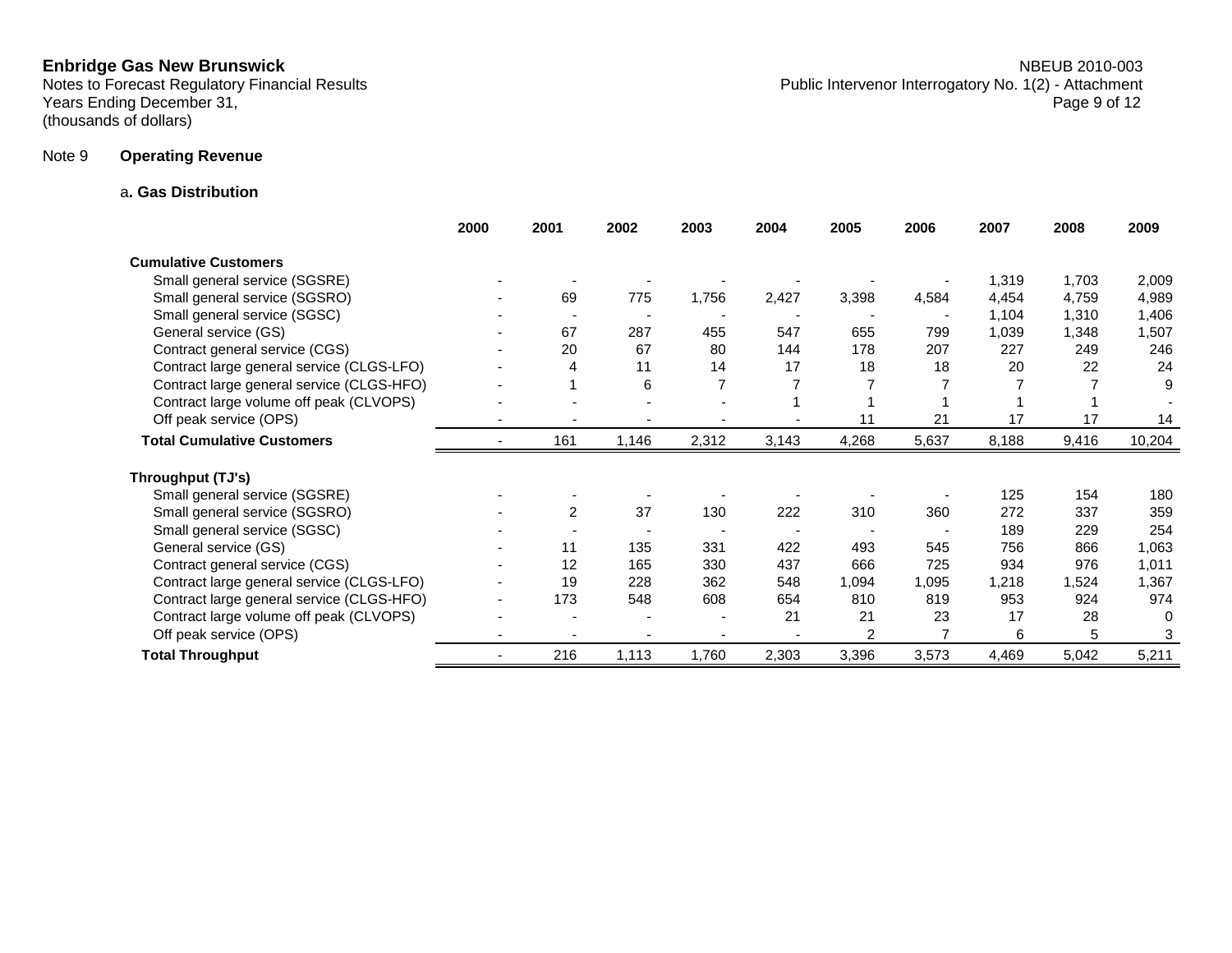Years Ending December 31, (thousands of dollars)

## Note 9 **Operating Revenue (continued)**

## <sup>a</sup>**. Gas Distribution (continued)**

|                                            | 2000                     | 2001         |    | 2002   |     | 2003   |   | 2004                     |    | 2005   |    | 2006   |     | 2007   |     | 2008   |     | 2009   |
|--------------------------------------------|--------------------------|--------------|----|--------|-----|--------|---|--------------------------|----|--------|----|--------|-----|--------|-----|--------|-----|--------|
| Rates (in dollars)                         |                          |              |    |        |     |        |   |                          |    |        |    |        |     |        |     |        |     |        |
| Small general service (SGSRE)              | \$3.3371                 | \$<br>3.3371 | \$ | 3.3371 | \$  | 3.3371 |   | \$4.1368                 | S. | 5.4436 | \$ | 5.4436 | \$  | 3.4377 | \$  | 4.5916 | \$  | 7.6212 |
| Small general service (SGSRO)              | 3.3371                   | 3.3371       |    | 3.3371 |     | 3.3371 |   | 4.1368                   |    | 5.4436 |    | 5.4436 |     | 7.6212 |     | 9.7456 |     | 9.7456 |
| Small general service (SGSC)               | 3.3371                   | 3.3371       |    | 3.3371 |     | 3.3371 |   | 4.1368                   |    | 5.4436 |    | 5.4436 |     | 7.6212 |     | 9.3538 |     | 9.3538 |
| General service (GS)                       | 1.7923                   | 1.7923       |    | 1.7923 |     | 1.7923 |   | 2.2166                   |    | 3.8326 |    | 7.1820 |     | 7.1820 |     | 9.6570 |     | 9.6570 |
| Contract general service (CGS)             | 1.3446                   | 1.3446       |    | 1.3446 |     | 1.3446 |   | 1.5091                   |    | 3.1427 |    | 5.8919 |     | 5.8919 |     | 8.6291 |     | 8.6291 |
| Contract large general service (CLGS-LFO)  | 0.7901                   | 0.7901       |    | 0.7901 |     | 0.7901 |   | 0.7901                   |    | 0.9773 |    | 2.3910 |     | 2.3910 |     | 4.0861 |     | 4.0861 |
| Contract large general service (CLGS-HFO)  | 0.0860                   | 0.0860       |    | 0.0860 |     | 0.0860 |   | 0.0860                   |    | 0.0860 |    | 0.0860 |     | 0.0860 |     | 0.0860 |     | 0.0860 |
| Contract large volume off peak (CLVOPS)    | n/a                      | n/a          |    | n/a    |     | n/a    |   | n/a                      |    | 2.8740 |    | 5.3865 |     | 5.3865 |     | 7.2428 |     | 7.2428 |
| Off peak service (OPS)                     | 1.3674                   | 1.3674       |    | 1.3674 |     | 1.3674 |   | 1.3674                   |    | 2.3570 |    | 4.4189 |     | 4.4189 |     | 6.4718 |     | 6.4718 |
| <b>Revenue</b>                             |                          |              |    |        |     |        |   |                          |    |        |    |        |     |        |     |        |     |        |
| Small general service (SGSRE, SGSRO, SGSC) | \$<br>$\sim$             | \$<br>6      | \$ | 135    | -\$ | 527 \$ |   | 992                      | \$ | 1,910  | \$ | 2,553  | \$. | 4,519  | -\$ | 6,707  | -\$ | 6,982  |
| General service (GS)                       | $\overline{\phantom{0}}$ | 23           |    | 270    |     | 652    |   | 875                      |    | 1,650  |    | 3,423  |     | 4,986  |     | 7,554  |     | 7,559  |
| Contract general service (CGS)             |                          | 28           |    | 302    |     | 532    |   | 884                      |    | 1,894  |    | 3,866  |     | 5,572  |     | 7,698  |     | 6,501  |
| Contract large general service (CLGS-LFO)  |                          | 25           |    | 272    |     | 421    |   | 675                      |    | 1,129  |    | 1,971  |     | 2,815  |     | 5,368  |     | 4,680  |
| Contract large general service (CLGS-HFO)  | $\overline{\phantom{a}}$ | 101          |    | 202    |     | 283    |   | 279                      |    | 355    |    | 344    |     | 401    |     | 399    |     | 418    |
| Contract large volume off peak (CLVOPS)    |                          |              |    |        |     |        |   | 30                       |    | 62     |    | 113    |     | 88     |     | 112    |     |        |
| Off peak service (OPS)                     |                          | ٠            |    | ٠      |     |        |   | $\overline{\phantom{a}}$ |    | 7      |    | 38     |     | 35     |     | 45     |     | 22     |
| <b>Total Revenue</b>                       |                          | - \$<br>183  | S  | 1,181  | \$  | 2,415  | S | 3,735                    | S  | 7,007  | S. | 12,308 | S.  | 18,416 | S   | 27,883 | S   | 26,162 |

 $1 -$  Rates represent the rate in effect as of December 31st for each of the years in question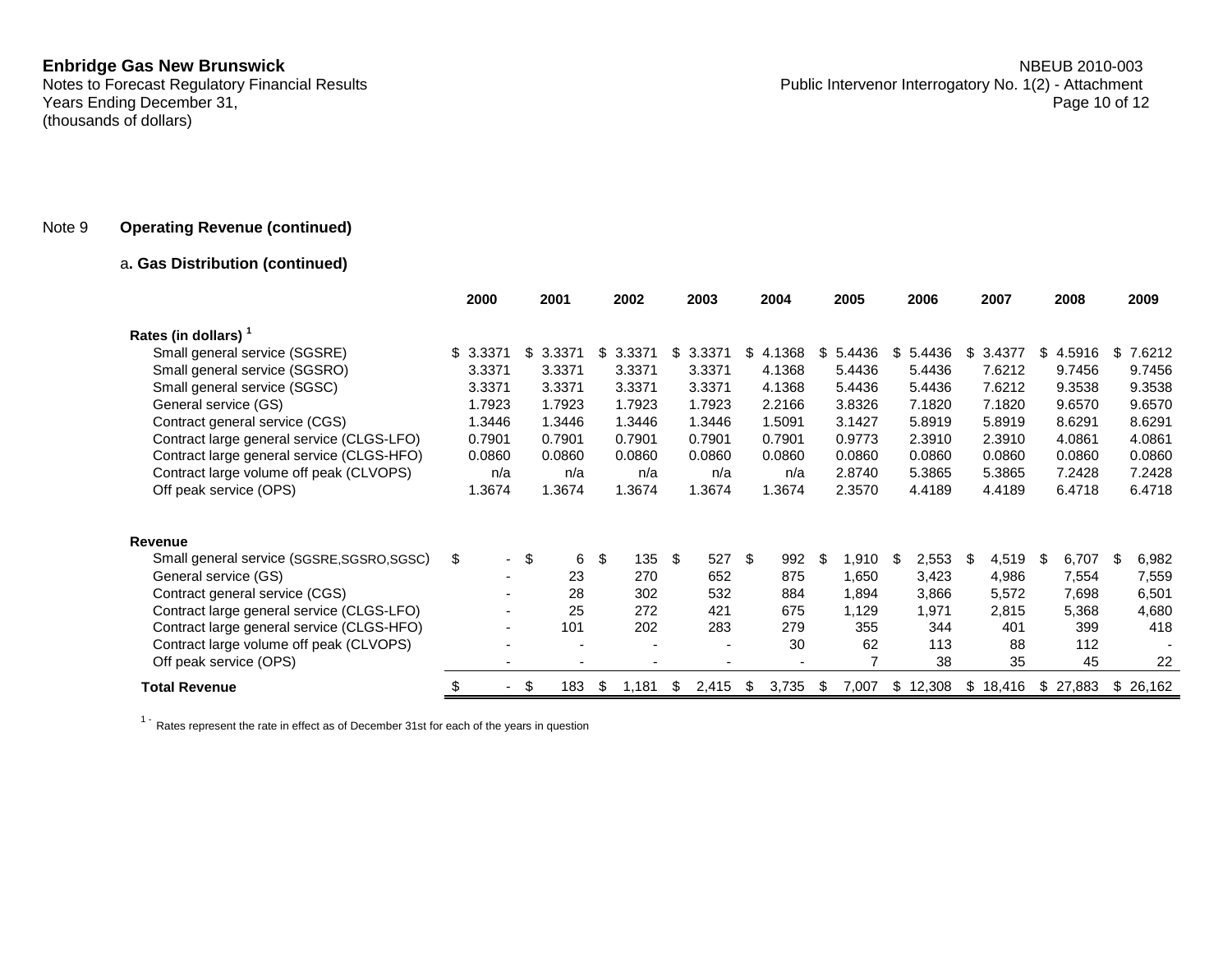Years Ending December 31, (thousands of dollars)

## Note 9 **Operating Revenue (continued)**

### **b. Miscellaneous**

|                                                             | 2000 |                          | 2001 |     | 2002 |    | 2003 |    |       | 2004        |  | 2005     |      | 2006      |      | 2007      |  | 2008       |  | 2009       |
|-------------------------------------------------------------|------|--------------------------|------|-----|------|----|------|----|-------|-------------|--|----------|------|-----------|------|-----------|--|------------|--|------------|
| Agent billing and collection<br>Other miscellaneous revenue |      | $\overline{\phantom{a}}$ |      | 139 |      | 15 | 5 \$ | 65 | 13 \$ | 3 \$<br>147 |  | 41<br>94 | - \$ | 60<br>178 | - \$ | 84<br>194 |  | 105<br>286 |  | 125<br>156 |
| <b>Total miscellaneous</b>                                  |      | $\sim$                   |      | 140 |      | 20 |      | 78 |       | 150         |  | 135      |      | 238       |      | 278       |  | 391        |  | 281        |

### **Details of Agent Billing and Collection Revenue**

| (in dollars)                               |   | 2000                     |     | 2001 |      | 2002                     |    | 2003                     |      | 2004                     |     | 2005   |    | 2006                     |  | 2007      |   | 2008      |   | 2009      |  |
|--------------------------------------------|---|--------------------------|-----|------|------|--------------------------|----|--------------------------|------|--------------------------|-----|--------|----|--------------------------|--|-----------|---|-----------|---|-----------|--|
| Agent Billing and Collection               |   |                          |     |      |      |                          |    |                          |      |                          |     |        |    |                          |  |           |   |           |   |           |  |
| Small general service (SGS)                | ა | $\overline{\phantom{a}}$ | \$  | 152  | -\$  | .960                     |    | 330.'                    | - \$ | 817                      | \$. | 28.012 | S. | 40.229                   |  | 62,396    | S | 81,648    | S | 96,602    |  |
| General service (GS)                       |   | -                        |     | 258  |      | 2,058                    |    | 3,932                    |      | 1.097                    |     | 6,608  |    | 9.176                    |  | 12,961    |   | 14.497    |   | 18,902    |  |
| Contract general service (CGS)             |   |                          |     | 90   |      | 985                      |    | .540                     |      | 820                      |     | 4,970  |    | 8,689                    |  | 7,025     |   | 7,141     |   | 8,213     |  |
| Agent Billing                              |   |                          |     |      |      |                          |    |                          |      |                          |     |        |    | $\overline{\phantom{a}}$ |  |           |   |           |   |           |  |
| Contract large general service (CLGS-LFO)  |   |                          |     | 12   |      | 61                       |    | 166                      |      | 158                      |     | 390    |    | 516                      |  | 613       |   | 572       |   | 306       |  |
| Contract large general service (CLGS-HFO)  |   |                          |     | -    |      | 73                       |    | 142                      |      | 146                      |     | 288    |    | 292                      |  | 292       |   | 277       |   | 396       |  |
| Contract large volume service (CLVOPS)     |   |                          |     |      |      | $\overline{\phantom{0}}$ |    | $\overline{\phantom{a}}$ |      | $\overline{\phantom{0}}$ |     | 60     |    | 60                       |  | 60        |   | 45        |   | -         |  |
| Off peak service (OPS)                     |   |                          |     |      |      |                          |    |                          |      |                          |     | 290    |    | 1,020                    |  | 1,150     |   | 1,020     |   | 917       |  |
| Total agent billing and collection revenue |   |                          | \$. | 512  | - \$ | 5.137                    | S. | 13.110                   |      | 3.038                    | S   | 40.618 |    | \$59.982                 |  | \$ 84.497 |   | \$105.200 |   | \$125.335 |  |